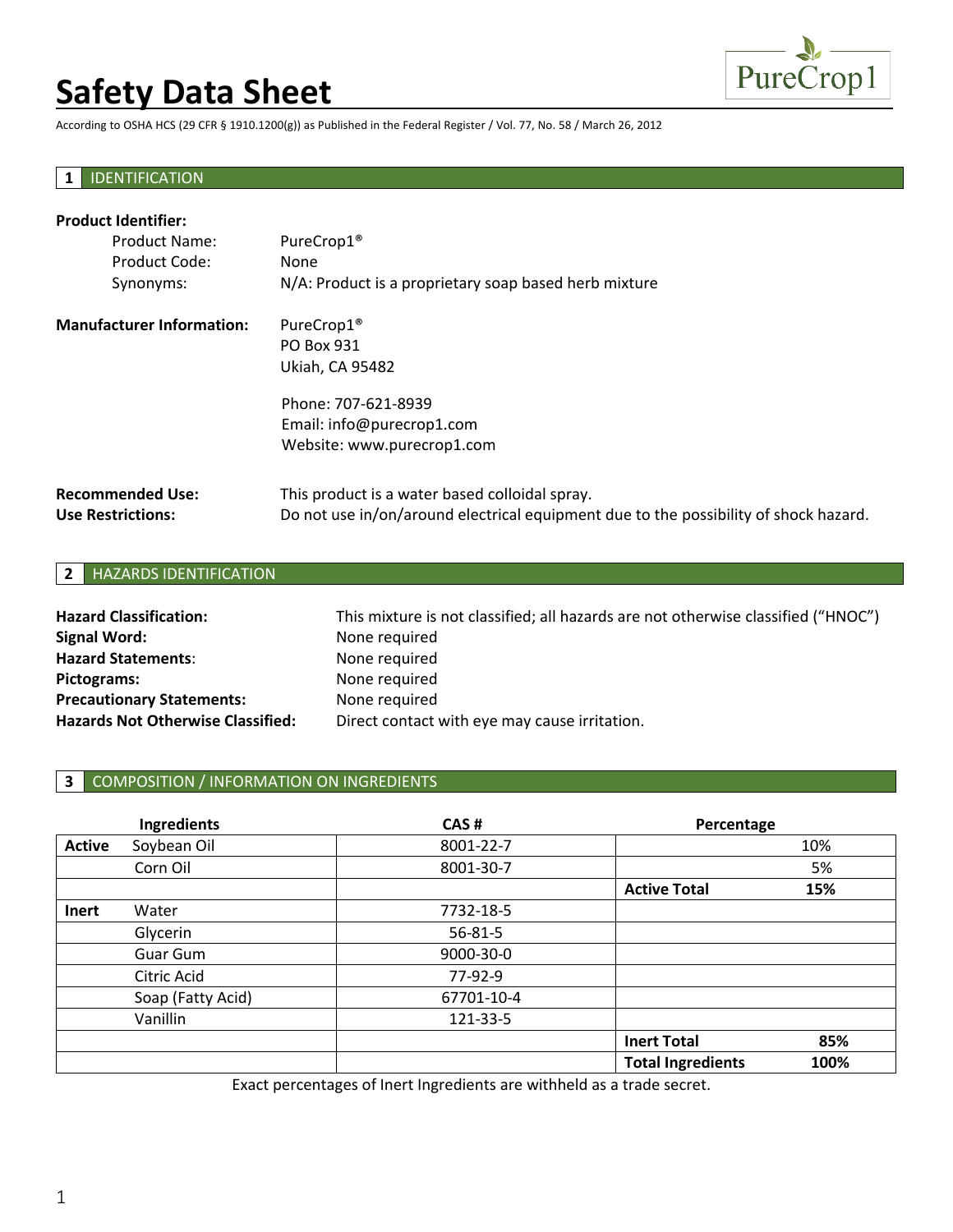# **Safety Data Sheet**



According to OSHA HCS (29 CFR § 1910.1200(g)) as Published in the Federal Register / Vol. 77, No. 58 / March 26, 2012

#### **4** FIRST-AID MEASURES

**Inhalation: Eye Contact**: Not applicable N n-irritant. Flush with water **Skin Contact:** Non-irritant Non-toxic **Ingestion**:

### **5** FIRE-FIGHTING MEASURES

Use extinguishing media suitable for fire and surroundings such as CO2, water or foam.

#### **6** ACCIDENTAL RELEASE MEASURES

**Cleanup Procedures:** Use absorbent to soak up material, mop or wash away with water. Slippery.

### **7** HANDLING AND STORAGE

**Precautions for Safe Handling:** None

**Storage Recommendations:** Store in a cool, dry area

#### **8** EXPOSURE CONTROLS / PERSONAL PROTECTION

There are no available OSHA Permissible Exposure Limits ("PELs"), American Conference of Governmental Industrial Hygienists ("ACGIH") Threshold Limit Values ("TLVs") or any other exposure limits used or recommended for this mixture.

**Appropriate Engineering Controls:**  None required

**Personal Protection:** None required

#### **9** PHYSICAL AND CHEMICAL PROPERTIES

| Color:                   | Clear amber       | Solubility:              | Complete in water |
|--------------------------|-------------------|--------------------------|-------------------|
| Odor:                    | Mild herbal aroma | <b>Vapor Density:</b>    | .65               |
| <b>Physical State:</b>   | Liquid            | <b>Evaporation Rate:</b> | .7                |
| pH:                      | 10.4              | <b>Boiling Point:</b>    | 200 F             |
| <b>Specific Gravity:</b> | 1.003             |                          |                   |